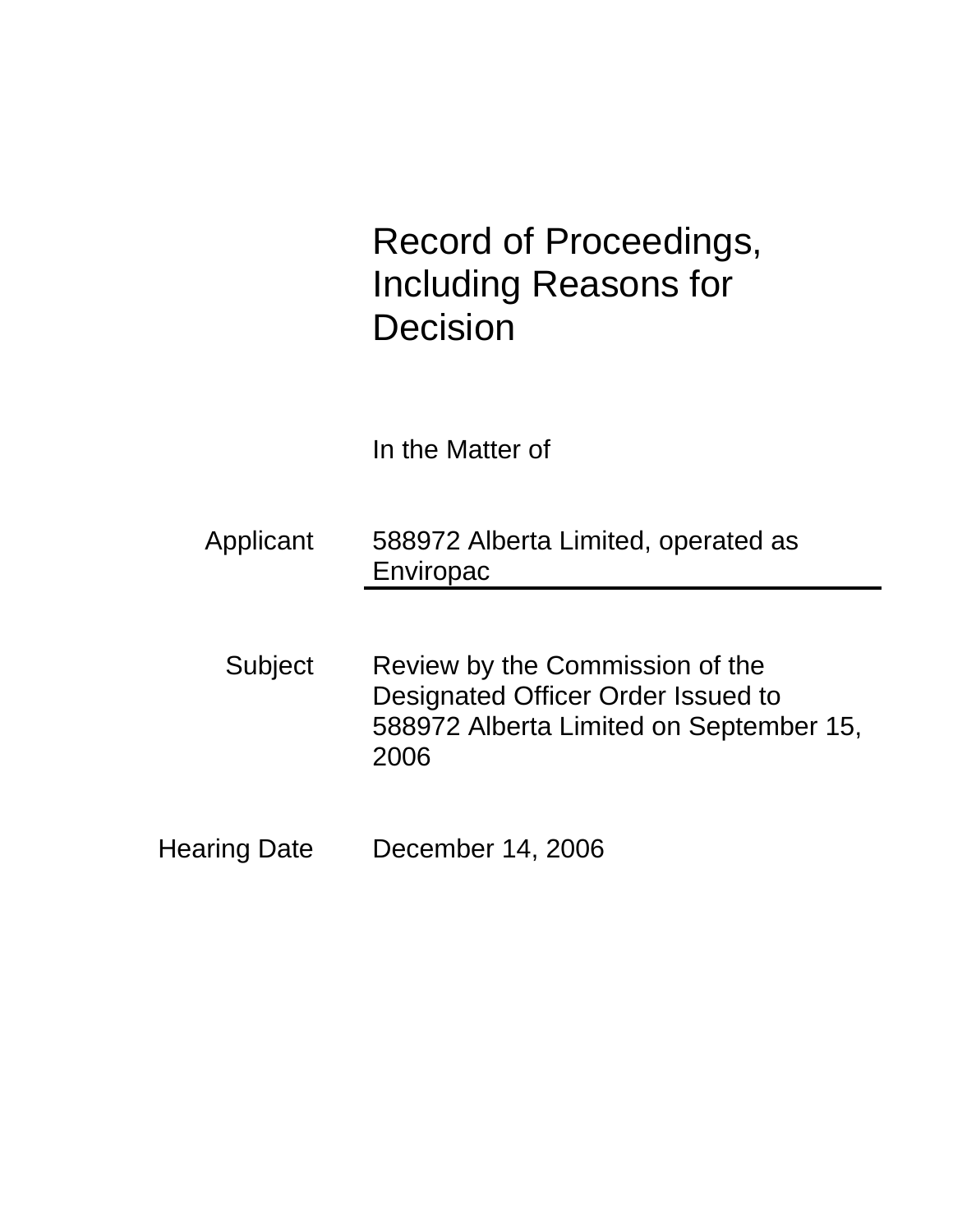## **RECORD OF PROCEEDINGS**

| Applicant:                                                           | 588972 Alberta Limited, operated as Enviropac                                                                      |
|----------------------------------------------------------------------|--------------------------------------------------------------------------------------------------------------------|
| Address/Location:                                                    | 2236 - 80 Ave NW, Edmonton, Alberta, T6P 1N2                                                                       |
| Purpose:                                                             | Review by the Commission of the Designated Officer Order issued<br>to 588972 Alberta Limited on September 15, 2006 |
| Order issued:                                                        | September 15, 2005                                                                                                 |
| Date of proceeding:                                                  | December 14, 2006                                                                                                  |
| Location:                                                            | Canadian Nuclear Safety Commission (CNSC) Public Hearing<br>Room, 280 Slater St., 14th. Floor, Ottawa, Ontario     |
| Members present:                                                     | L. J. Keen, Chair<br>J. A. Dosman<br>M. J. McDill                                                                  |
| Secretary:<br><b>Recording Secretary:</b><br><b>General Counsel:</b> | M.A. Leblanc<br>M. Young<br>J. Lavoie                                                                              |

| <b>Document Number</b> |
|------------------------|
|                        |
| CMD 06-H159.1          |
|                        |
| <b>Document Number</b> |
|                        |
| CMD 06-H159            |
|                        |

| Order:                   | Confirmed         |
|--------------------------|-------------------|
| <b>Date of Decision:</b> | December 14, 2006 |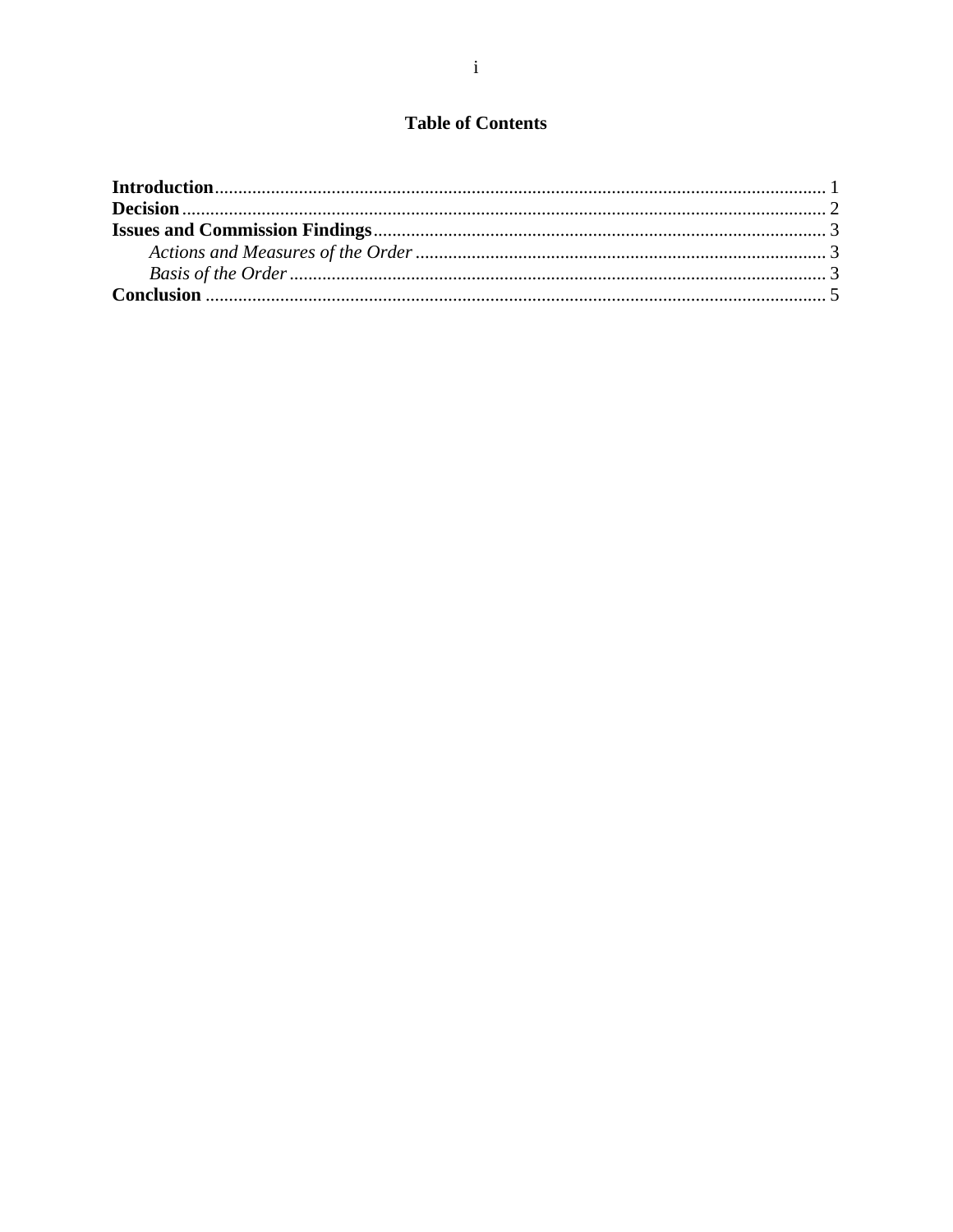## **Introduction**

- 1. 588972 Alberta Limited, operated as Enviropac and located in Alberta, Edmonton currently holds three licences issued by the Canadian Nuclear Safety Commission  $(CNSC<sup>1</sup>)$ :
	- a calibration licence 12127-4-09.0, issued October 1, 2004;
	- a storage licence 12127-2-09.1, issued January 1, 2006; and
	- a licence to process unsealed nuclear substances 12127-3-09.0, issued October 1, 2004
- 2. On September 15, 2006, a CNSC Designated Officer, pursuant to his authority under paragraph  $37(2)(f)$  and sub-section  $35(1)$  of the *Nuclear Safety and Control Act<sup>2</sup>* (NSCA), issued an Order to Enviropac. The Order required Enviropac to immediately comply with specific actions and measures identified in the Order. Pursuant to the Order, Enviropac is prohibited from carrying out any licensed activities under any of its CNSC licences.
- 3. On September 20, 2006, pursuant to subsection 37(6) of the NSCA, the Designated Officer referred the Order to the Commission for review to confirm, amend, revoke or replace the Order. The purpose of the review is to provide the person named in or subject to the Order with an opportunity to be heard and to allow the Commission to take into consideration all information and evidence that will result in a fully informed decision.
- 4. CNSC staff also recommended that the Commission, in its review, consider including additional conditions in the Order. CNSC staff also recommended that the Commission amend, on its own motion, the storage licence and revoke the calibration licence and the licence to process unsealed nuclear substances.
- 5. Pursuant to paragraph 40(1)(d) of the NSCA, the Commission provided an opportunity to be heard to Enviropac, as the person subject to and named in the Order.
- 6. This *Record of Proceedings* describes the Commission's consideration of Enviropac's submission on the Order, the review of the Order and the reasons for the decision.

## Issues

- 7. In its review of the Order, the Commission was required to decide to confirm, amend, revoke or replace the Order issued on September 15, 2006, pursuant to subsection 37(6) of the NSCA.
- 8. In addition, amendments to the Order were also requested by CNCS staff and the licensees.

 $\overline{a}$ 

<sup>&</sup>lt;sup>1</sup> In this *Record of Proceedings,* the *Canadian Nuclear Safety Commission* is referred to as the "CNSC" when referring to the organization and its staff in general, and as the "Commission" when referring to the tribunal component.

 $2^2$  S.C. 1997, c. 9.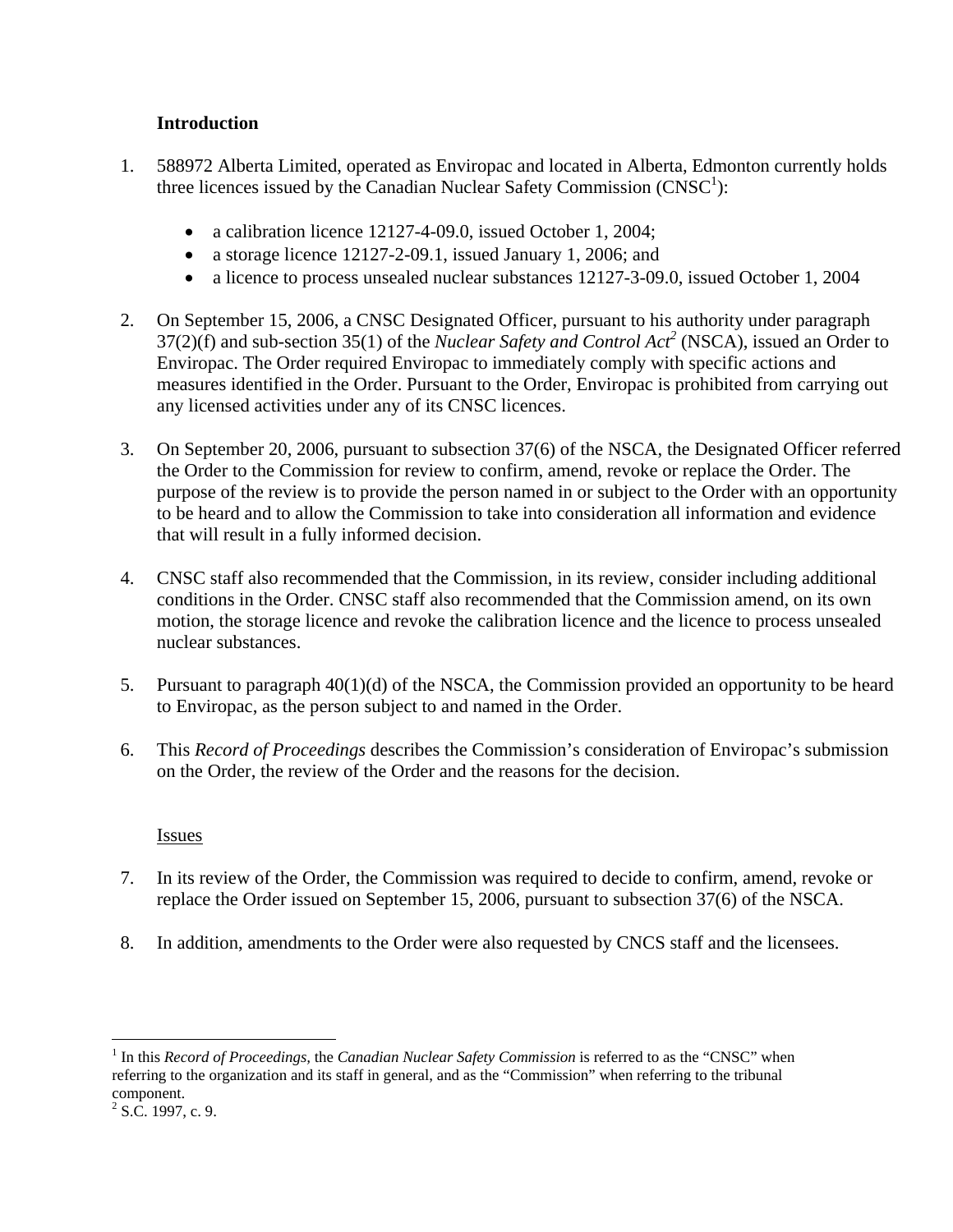9. The Commission was also asked to determine whether it would, on its own motion, amend the storage licence 12127-2-09.1, revoke the calibration licence 12127-4-09.0, and revoke the licence to process unsealed nuclear substances 12127-3-09.0.

## **Proceeding**

- 10. Pursuant to section 22 of the NSCA, the President of the Commission established a Panel of the Commission to review the Order.
- 11. The Panel of the Commission (hereafter referred to as the Commission), in making its decision, considered information presented for a proceeding held by teleconference on December 14, 2006 in Ottawa, Ontario. During the proceeding, the Commission considered written submissions from CNSC staff (CMD 06-H159), including the Designated Officer Order, and Enviropac (CMD 06- H159.1). The Commission also heard an oral presentation from CNSC staff.
- 12. The proceeding was conducted in accordance with Part 6 of the *Canadian Nuclear Safety*  Commission Rules of Procedure<sup>3</sup>. The President of the Commission decided that it would not be prejudicial to Enviropac and would be in the public interest to carry out the proceeding in a public forum and thus the public was invited to observe the proceeding.
- 13. At the commencement of the proceeding, the Commission reviewed Enviropac's request for an adjournment. The Commission decided to proceed with the review of the Designated Officer Order issued on September 15th, 2006. However, the Commission ruled that it would adjourn part of the proceeding to a later date to consider the amendments to the Order as requested by Enviropac and recommended by CNSC staff, as well as the amendment to licence 12127-2-09.1 and the revocation of licences 12127-3-09.0 and 12127-4-09.0, as recommended CNSC staff.

## **Decision**

14. Based on its consideration of the matter, as described in more detail in the following sections of this *Record of Proceedings*,

the Commission, pursuant to subsection 37(6) of the NSCA, confirms the Designated Officer Order issued to 588972 Alberta Limited on September 15, 2006.

- 15. Further to its decision, the Commission decides to adjourn the proceedings until January 26, 2007 for the matters of:
	- amending the Order as recommended by CNSC staff in CMD 06-H159;
	- amending the Order as recommended by Enviropac in CMD 06-H159.1;
	- amending the storage licence 12127-2-09.1;

 $\overline{a}$  $3$  SOR/2000-211.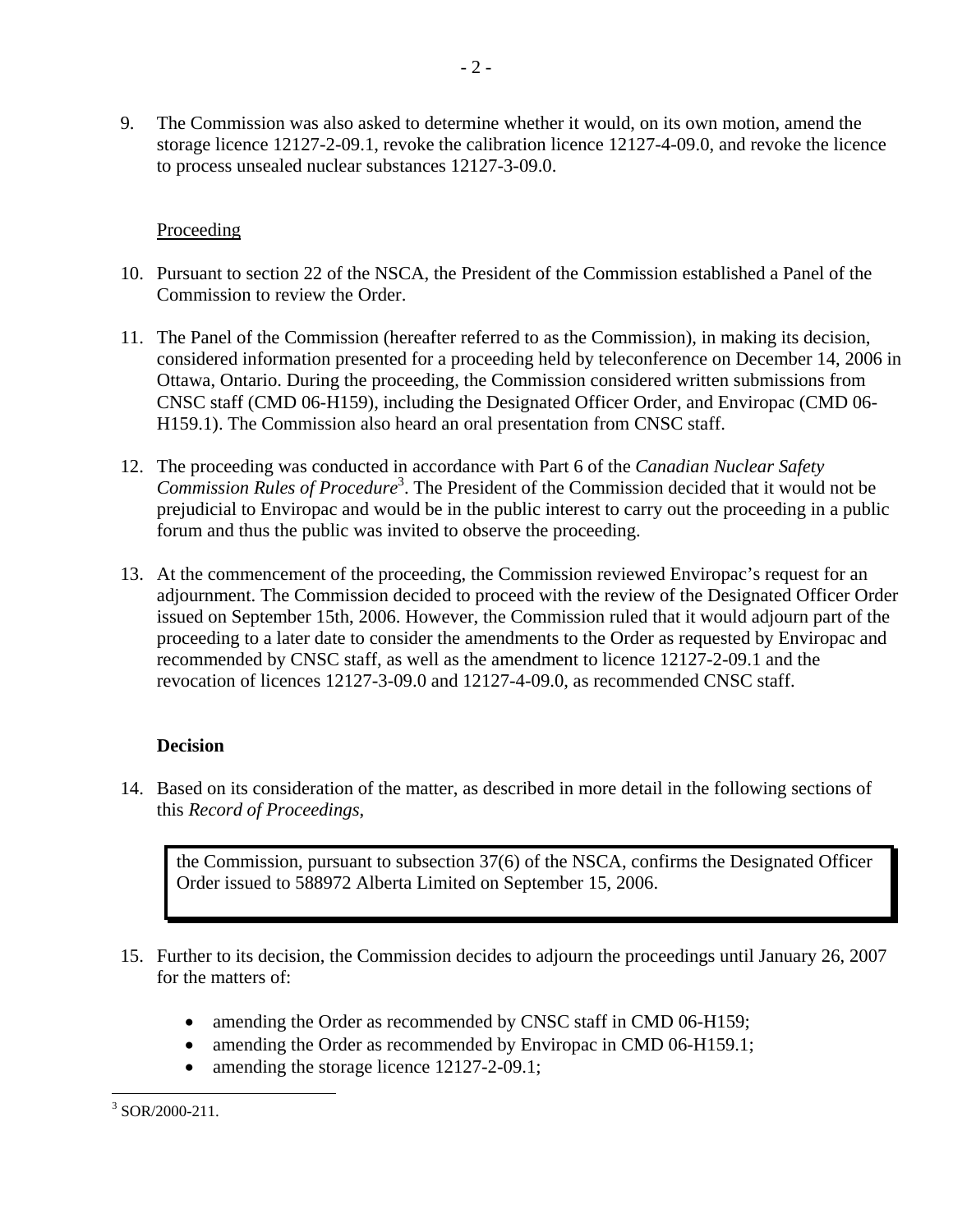- revoking the calibration licence 12127-4-09.0; and
- revoking the licence to process unsealed nuclear substances 12127-3-09.0.

#### **Issues and Commission Findings**

16. In reviewing the Order under subsection 37(6) of the NSCA, the Commission considered the reasonableness of the Order. In this regard, the Commission considered the actions and measures identified in Part 2 of the Order and the information on which the Order was based, as identified in Part 3 of the Order. In this regard, and as elaborated further below, the Commission is satisfied that the Designated Officer, based on the information available, had sufficient evidence and a reasonable basis for issuing an Order to protect the health and safety of the public and the environment.

#### *Actions and Measures of the Order*

- 17. The Commission considered the four actions and measures identified in Part 2 of the Order. During the hearing, Enviropac stated that it did not take issue with the four terms of the Order.
- 18. The Commission is of the opinion that the actions and measures identified in Part 2 of the Order are adequate to protect the health and safety of the public and the environment.

#### *Basis of the Order*

- 19. The Commission considered the information on which the Order was based, as identified in Part 3 of the Order.
- 20. CNSC staff stated that an inspection of the Enviropac premises on March 1, 2005 had identified many health, safety and security issues of non-compliance. As a result of this non-compliance, CNSC Inspector Order 195 was issued on March 2, 2005. CNSC staff explained that one of the conditions of Order 195 prohibited the acquisition and transfer of nuclear substances and radiation devices.
- 21. CNSC staff stated that it had focused its efforts in trying to obtain regulatory compliance with the licensee through a number of measures, mainly through the use of increased regulatory oversight. CNSC staff reported that in September 2006, it was decided by the CNSC Directorate of Nuclear Substance Regulation management that an inspection should be carried out to verify the operations at the premises of the licensee. CNSC staff explained that it had been unable to obtain a proper inventory from the licensee, and that it had information that the licensee had received, and continued to receive, radiation devices and nuclear substances, contrary to written commitments to Commission staff that it would cease doing so.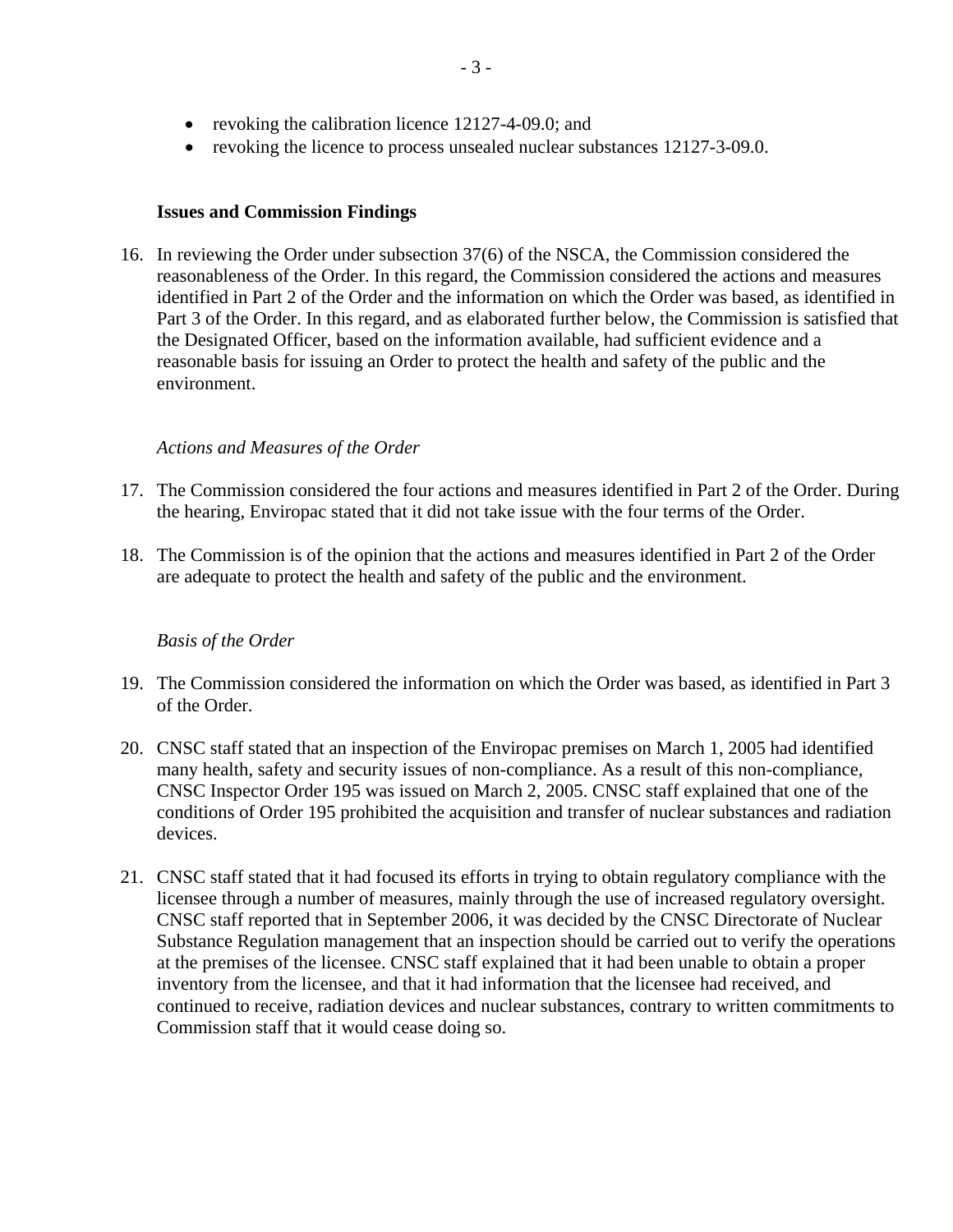- 22. In the Order issued on September 15, 2006, CNSC staff explained that it had attempted to inspect the premises on September 14, 2006, but was refused entry by an employee onsite and by the director of Enviropac by telephone. CNSC staff stated that the City of Edmonton Police was contacted and a Warrant to Search was issued in order to gain entry to the premises for the purpose of verifying compliance with the NSCA.
- 23. In its submission, Enviropac explained that it had denied CNSC inspectors access to the premises because it did not understand the gravity of the situation and in consideration of the director's absence. Furthermore, Enviropac noted that it had expected the inspection to be carried out the following week.
- 24. CNSC staff stated that during its inspection on September 14, 2006, it identified with certainty that the licensee had carried out, and continued to carry out, unlicensed activities, including the servicing of radiation devices, manufacturing of sealed sources, manufacturing of radiation devices and the transfer of licensable material to unlicensed users.
- 25. CNSC staff noted that, during this inspection and as noted in previous inspections, radiation dose rates measured around the facility were found to be elevated. CNSC staff explained that it had concerns that the elevated dose rates posed a risk to the public, in addition to all of the other unlicensed activities identified. CNSC staff stated that the Order was issued based on those concerns.
- 26. In response to the Commission's concerns regarding the dose rates, CNSC staff responded that the high dose rates were a risk for people both inside and outside of the facility. CNSC staff stated that it had identified a number of nuclear substances and radiation devices that were not properly labelled, were improperly stored and that were releasing dose rates significantly in excess of regulatory limits. CNSC staff also explained that outside the facility, inspectors found and identified dose rates that were in excess of the licence conditions.
- 27. The Commission enquired whether employees at Enviropac wore dosimeters. CNSC staff responded that it did not know whether the one employee it had encountered was wearing one, but noted that the employee would not have been required to wear one at that time as the employee was working outside of the licensed area of the facility. Based on this information, the Commission expressed its concern that the licensee may not have taken all reasonable measures to ensure the safety of its employees.
- 28. The Commission inquired about the protection of the safety of the public. The Commission was informed that, at this time and in light of measures taken since the issuance of the Order, there is no safety risk to the public. This was confirmed by Enviropac and CNSC staff.
- 29. In regards to the water drums being used to shield neutron radiation, the Commission was concerned that the water might freeze over the winter and rupture the drums. Enviropac stated that many of the drums had calcium chloride added to the water, which would prevent the water from freezing.